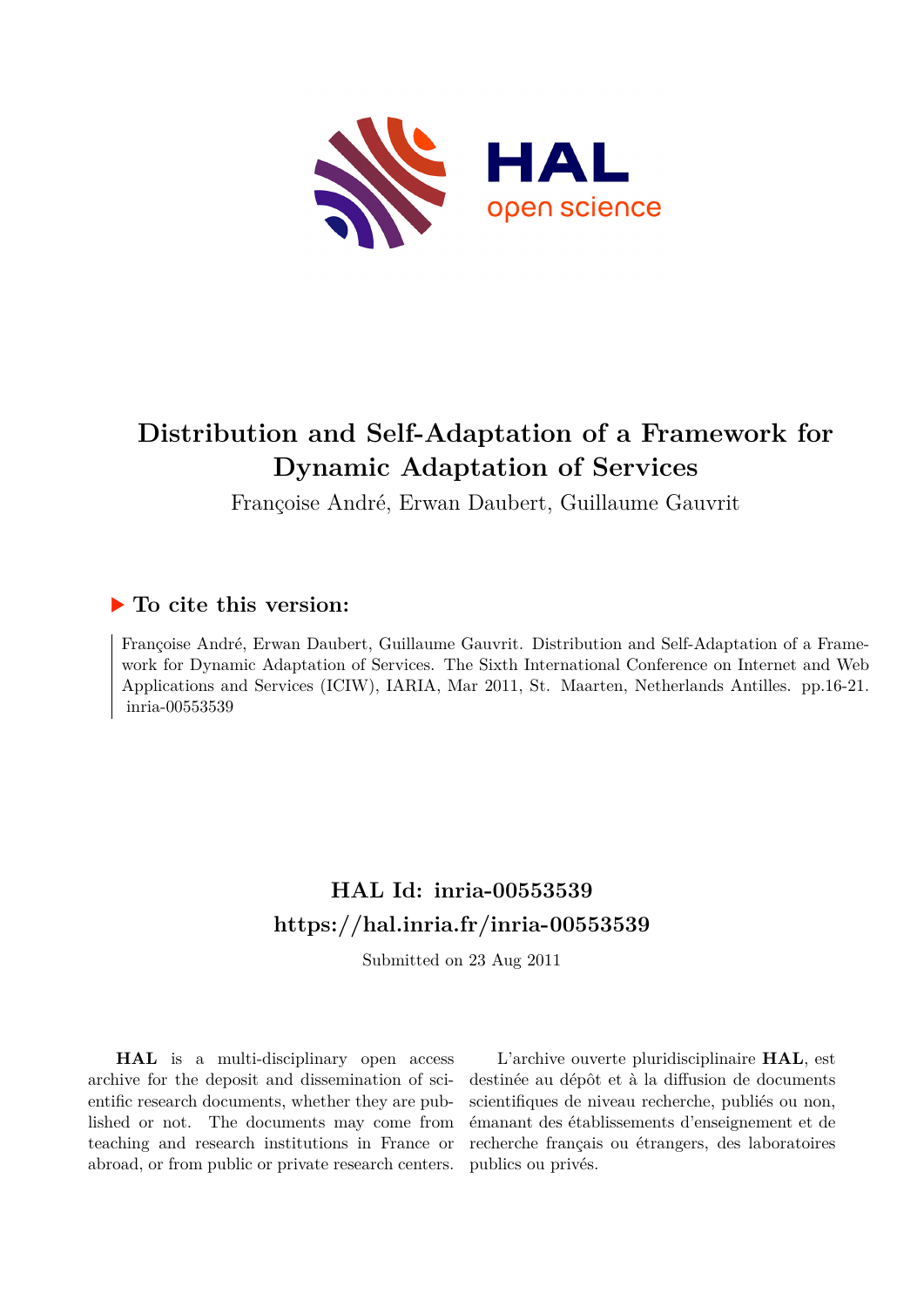# Distribution and Self-Adaptation of a Framework for Dynamic Adaptation of Services

Françoise André, Erwan Daubert, Guillaume Gauvrit *IRISA / INRIA Campus de Beaulieu, 35042 Rennes cedex, France {Francoise.Andre, Erwan.Daubert, Guillaume.Gauvrit}@irisa.fr*

*Abstract*—The dynamism and scale of the infrastructure of the Internet of Services bring new needs to build autonomous services. These services have to be able to self-adapt to the variation of the environment. Moreover, these adaptations may span across multiple services and thus have to be coordinated, without breaking their autonomy. To this end we describe in this paper the approach we have chosen for SAFDIS, a framework to make coordinated adaptations of services. In this presentation, a particular emphasis is made on the distribution of the framework and how it helps to coordinate distributed adaptation. Benefits from the self-adaptation of the framework itself are also presented.

*Keywords*-*Dynamic Adaptation; Distributed Services; Distributed Adaptation; Self-Adaptation of Adaptation Framework.*

### I. INTRODUCTION

The underlying computing infrastructure for the Internet of Services is characterized by its very large scale, heterogeneity and dynamic nature. The system scale is to be measured in terms of number of users, services, computers and geographical wingspan. The heterogeneity comes from its spreading on multiple sites in multiple administrative domains providing very different computers, devices and network connections. Its dynamic nature results from a number of factors such as Internet node volatility (due to computer or network failures, voluntarily connections and disconnections), services evolution (services appearing, disappearing, being modified) and varying demands depending on human being activities.

In a world of services in which more and more personal, business, scientific and industrial activities rely on them, it is essential to guarantee the high availability of services despite failures or changes in the underlying continuously evolving execution environment. Moreover, providing quality of service (QoS) is important considering the number of services related to legal and commercial aspects.

To take into account this dynamism our objective is to design and implement systems that are context aware and able to adapt applications and services at run-time.

The task of making software adaptable is very cumbersome and encompasses different levels:

- At user or business level, processes may need to be reorganized when some services cannot meet their Service Level Agreement (SLA).
- At service composition level, applications may have to change dynamically their configuration in order to take into account new needs from the business level or new constraints from the services and the infrastructure level. At this level, most of the applications are distributed and there is a strong need for *coordinated adaptation*.
- At infrastructure level, state of resources (networks, processors, memory, etc.) have to be taken into account by service execution engines in order to make a clever use of these resources, such as taking into account available resources and energy consumption. At this level there is a strong requirement for *cooperation* with the underlying operating system.

Moreover, the adaptations at these different levels need to be coordinated.

So, our main challenge is to build a generic framework for self-adaptation of services and service based applications. The basic steps of an adaptation framework are Monitoring, Analysis, Planning and Execution, following the MAPE model proposed in [1]. We intend to improve this basic framework by refining each step of the MAPE model, in particular by providing elements that cope with the distribution of the application and the underlying infrastructure. The adaptation system can itself be distributed for the purpose of scalability or to better match the heterogeneity of the environment. Moreover, it can be adaptable, allowing to take into account unforeseen situations.

Our system called SAFDIS for Self-Adaptation For DIstributed Services fully exploits the advantages of the framework concept [2]. It gives a frame, paradigms and rules to develop and implement adaptation mechanisms, as well as the liberty and the flexibility for the developer to specialize its system according to its specific needs. Using this framework, the task of developing concrete adaptation systems for some applications, services or infrastructures will be facilitated as many of the different elements that may be composed in adaptation systems are exposed, their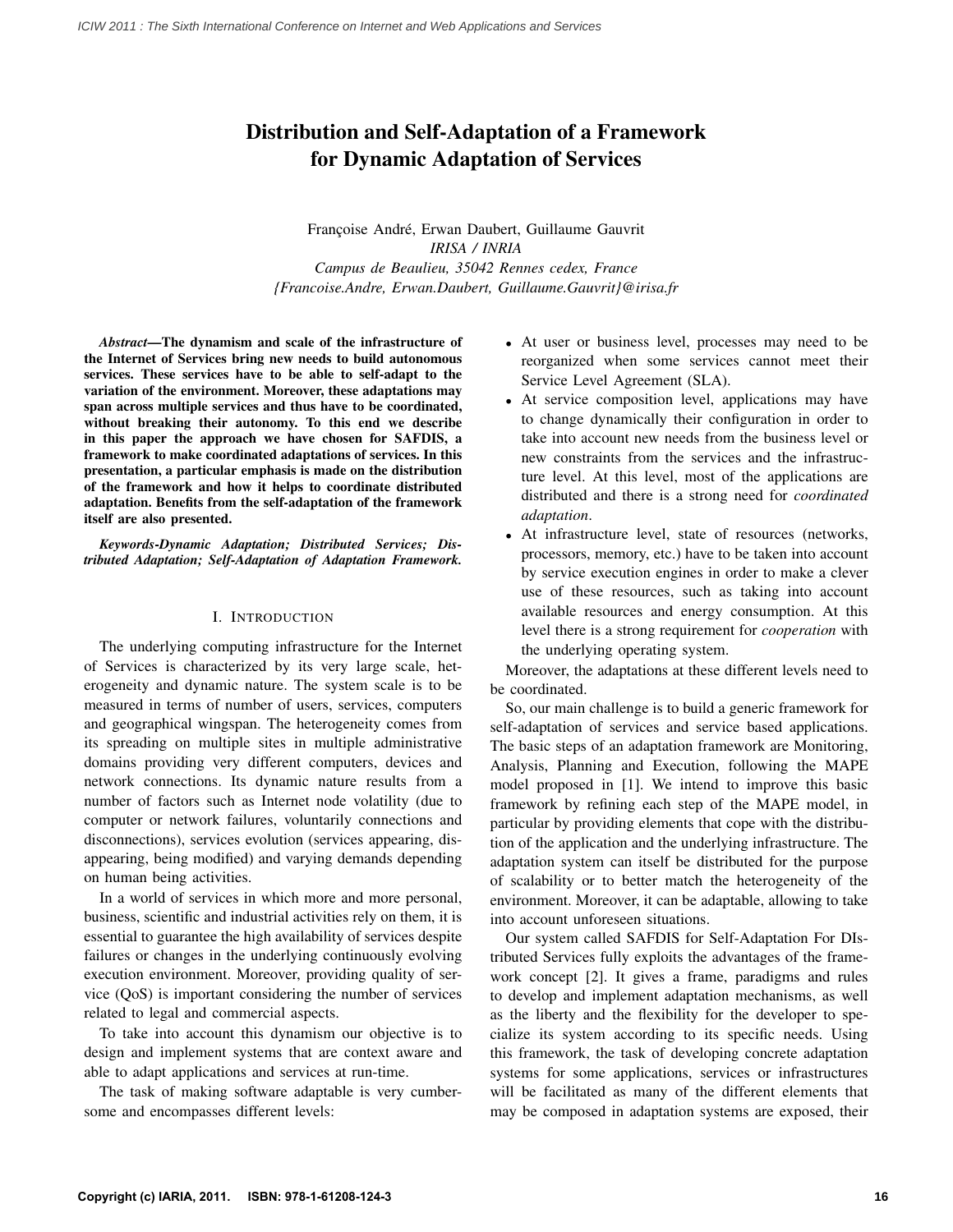interfaces clearly defined, the relationships between them coherently specified. Our SAFDIS framework is build as a set of services, providing functionalities useful to build an adaptation system. Not all functionalities are necessarily needed for each instantiation of an adaptation system. For instance we provide a *negotiator* service to negotiate the adaptation decisions when SAFDIS is distributed on several nodes; this service is not useful when SAFDIS is build as a unique centralized adaptation system.

The following sections present the advantages resulting from the design of our framework. The next section gives an overview of the SAFDIS framework. Section III presents how the distribution is handled in our framework and its advantages. Then, Section IV presents some advantages of having an adaptation framework that is self-adaptable. Finally, Section V presents some related-works and Section VI concludes this paper.

# II. SAFDIS: SELF-ADAPTATION FOR DISTRIBUTED **SERVICES**

Our framework for self-adaptation of distributed services SAFDIS [3] is divided into the four main phases of the *MAPE* model. *Monitoring* is the observation function to detect changes that imply adaptation. When a change is detected, the monitoring phase triggers the *analysis* to analyze it and find an adaptation strategy if it is required. Then this strategy is given to the *planning* phase to compute a schedule of actions that will implement the strategy. The last step is the *execution* of the schedule to reconfigure the system (application, services and the environment).

Our framework is able to work at different levels ranging from a single service, a composition of services for one application, to several applications. Each application can be executed on a set of heterogeneous platforms themselves on a distributed and heterogeneous infrastructure (OS and hardware). Therefore in order to adapt a set of applications, it may be necessary to interact with these platforms and some specific (maybe all) execution nodes which represent only a part of the infrastructure. With SAFDIS, it is possible to monitor the different levels according to the implementation of the available probes and adapt them depending on the adaptation actions (Figure 1).

To cope with the distributed environment, our framework can itself be distributed using multiple autonomous and cooperating instances. An instance has to be deployed on each of the service oriented platforms hosting a least an adaptive service using SAFDIS. Our framework is also fully decentralized, meaning that there are no instances with privileges or special purposes. This design avoids single points of failure and makes the framework scalable.



Figure 1. Multi-level Adaptation

In the following subsections, we present each phase of the MAPE model and some of their characteristics in the context of our framework and our current implementation.

### *A. Monitoring*

The monitoring phase is used to provide an informative and dynamic view of the adaptive entity and its environment to the other phases of SAFDIS. Thus, it is the starting point of every adaptation undertaken. It builds one local view per instance of SAFDIS picking relevant information from the service-oriented platform, the adaptive services, the operating system and the hardware. SAFDIS can probe both passively or actively the system to generate events and update the view. The pieces of information that have to be gathered are specified by the other phases of the framework.

## *B. Analysis*

The analysis phase of a MAPE adaptation system has two goals. The first goal is to identify situations needing an adaptation. It listens to updates of the view of the system pictured by the Monitoring phase. Then it analyzes the changes in the system and decides if an adaptation is needed consecutively to this change. The second goal of the analysis phase is to build an adaptation strategy when a need arises. A strategy defines which elements (parameters, functions. . . ) need to be adapted and how.

Within our SAFDIS implementation, the analysis phase takes decisions with multiple temporal scopes. This gives the ability to either react fast or to take proactive decisions for the long term. This implies the ability to analyze the context with a variable depth of reasoning. Our implementation of the SAFDIS analysis phase also distributes and decentralizes its analysis process to spread the computational load and make the analysis process scalable.

## *C. Planning*

The planning phase seeks the set of actions (the plan) needed to adapt the system according to the strategy chosen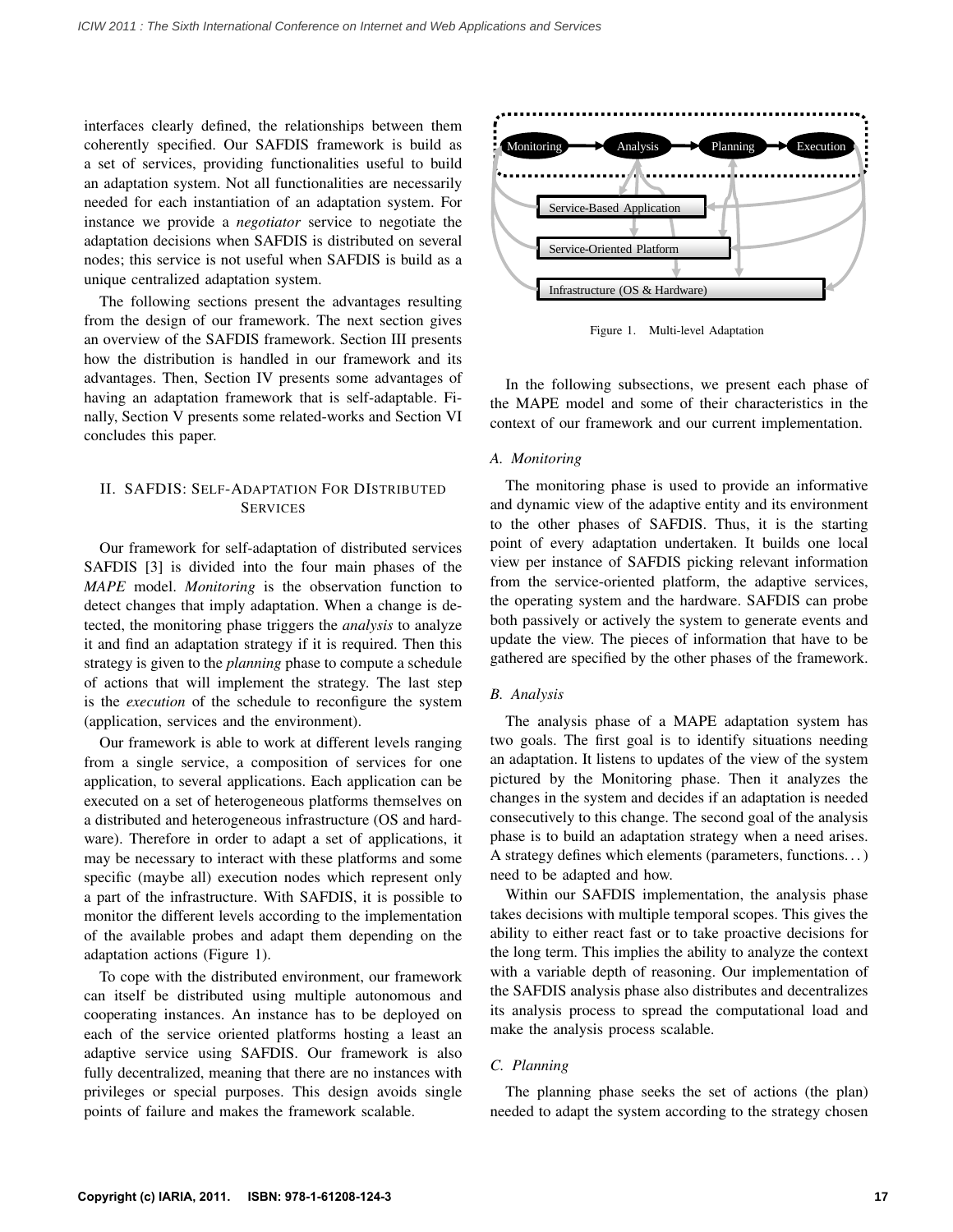by the analysis phase. It also schedules the selected actions to ensure a coherent and efficient execution of the adaptation.

Until now the planning phase has received little attention in the context of adaptation and in many cases the planning algorithms used produce simple total orderings of actions. In these cases, the result is not very efficient since the execution may take more time than necessary as the actions are sequentially executed. Moreover in distributed environments, where actions can be asynchronous, some synchronization actions explicitly have to be added to ensure the predefined sequential order.

The planning topic is a well known subject in AI research works and many algorithms already exist in that field to produce efficient schedules. With our SAFDIS framework, the planning phase is able to reuse these algorithms. The resulting plan of actions can have actions that can be executed in parallel.

## *D. Execution*

Once the planning phase has computed the action plan corresponding to the strategy, the execution phase is called to perform the adaptation actions on the service, the application or the environment. These actions are application, platform, OS or hardware specific. That's why, with SAFDIS, we have introduced two kind of actions. The first kind called *concrete actions* corresponds to the action implementations which are specific to the adapted element. The second kind called *abstract actions* constitutes an abstraction of the concrete actions. This allows the planning phase to work with abstract actions without taking into account their specific implementations and doing so to build generic action plans.

#### III. DISTRIBUTION

The SAFDIS framework is meant to be distributed in the same way the applications it adapts are distributed. When deployed, it is composed of multiple autonomous instances, each one in charge of the adaptation of the services deployed on its platform. However, these autonomous instances cooperate in order to coordinate the adaptations involving distributed elements.

Moreover it is also fully decentralized: there are no instances with privileges or special purposes, therefore there is no single point of failure. When an instance fails, for example from a hardware failure or power issue, the other instances can continue to operate normally, even though the adaptations related to the failed instance will fail.

The absence of an instance with a central role avoids the bottleneck problems that could arise from this role. Also, there is no need for a server dedicated to the management of the adaptation of the services.

For example, let's consider the adaptive services  $S_a$ ,  $S_b$  and  $S_c$  respectively executed in the service-oriented platforms  $P_a$ ,  $P_b$  and  $P_c$  on the execution nodes  $N_a$ ,  $N_b$  and  $N_c$ . The service  $S_a$  uses the services of  $S_b$  and  $S_c$ . The three services are using SAFDIS in order to be adaptive, thus there is an instance of SAFDIS on each service-oriented platform:  $I_a$ ,  $I_b$  and  $I_c$ . If  $I_a$  and  $I_b$  are involved in an adaptation on  $S_a$  and  $S_b$  whereas at the same time the node  $N_c$  sees its CPU and memory load decrease,  $I_c$  can without having to ask the other SAFDIS instances make the adaptation decision consisting in allocating more memory to  $S_c$  thus improving the quality of this service. Both adaptations, the one concerning  $S_a$  and  $S_b$  and the one concerning  $S_c$ , can be executed in parallel.

When deployed, SAFDIS is a set of distributed instances. Each instance is a set of services which fulfill the four main functions of SAFDIS: monitoring, analysis, planning and execution. The cooperation between the instances is done at the level of the services. For example, analysis services cooperate among themselves but none of them interact with the monitoring and planning services that are outside of its SAFDIS instance. This respects the separation of the adaptation process into four phases.

As there is one instance of SAFDIS on each service oriented platform, each monitoring service is in charge of monitoring its execution node, the platform itself, the services deployed on its platform and the SAFDIS instance it is part of. The other services of SAFDIS always send their requests of information to the local monitoring service. This monitoring service then retrieves the information from another monitoring service if it doesn't have it. The connection between the various monitoring services are made on demand, using a service registry.

Instead of trying to picture a global view of every elements contributing to the application, which would consume communication resources and not be scalable, SAFDIS pictures multiple local views. This allows to spread the computation load of the analysis on the execution nodes related to the adaptations. But this means that the instances of the analysis component have to take decisions based on partial knowledge of the system. This knowledge alone is not always enough to decide of adaptation strategies. Thus, the analysis instances use negotiation mechanisms in order for them to cooperate in the decision process.

The analysis services cooperate by negotiating strategies. A strategy is initiated by an analysis instance and then negotiated with the other analysis instances that are (or may be) impacted in the adaptation. Those instances can enhance the proposed strategy. They may in turn involve other analysis instances into the negotiation process.

In the previous example involving three adaptive services and SAFDIS instances, if  $I_a$  chooses a strategy and negotiates it with  $I_b$  and  $I_c$ , the last two instances analyze in parallel the portion of the strategy requiring their involvement.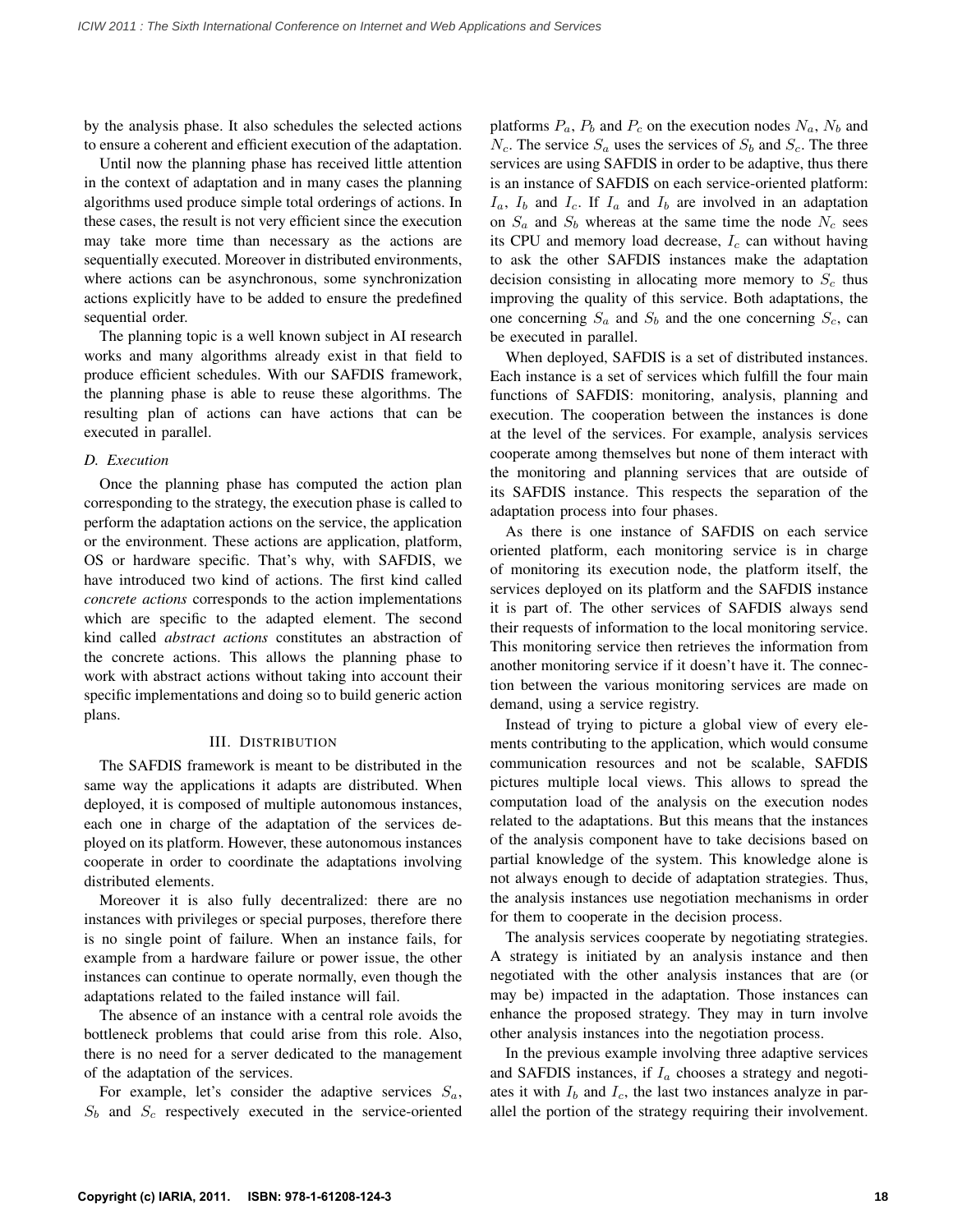$I_a$  takes the final decision to apply the negotiated strategy or to abandon it.

Each analysis service uses three sub-services: a decision maker service in charge of the reasoning and decision making process and a pair of services to handle the negotiation: the negotiation manager and the negotiator services. Each negotiator handles one to one negotiations while the negotiation manager divides the negotiations involving more than two peers into multiple negotiations involving two peers and coordinates them. This design was chosen to enforce a separation of concerns and to ease potential upgrades when SAFDIS is deployed. In our implementation of the framework, the negotiation protocol used by the negotiation manager and negotiator services is the Iterated Contract Net Protocol [4]. However, this is transparent for the decision maker service, so other negotiation protocols could be used.

Once a strategy is negotiated, it is sent to the planning service that is in charge to make a plan of actions to implement it. As said in II, due to the planning algorithms used in SAFDIS, some actions can be scheduled to be executed parallel.

So, in the last phase of the adaptation process which is the effective execution of the adaptation, the distributed aspect of the adaptation process is again emphasized as the actions that can be executed in parallel are executed in parallel, which in a distributed context improves the execution time of the adaptation.

Overall, the distribution of the analysis process and the distribution and the parallelism of the execution phase allows our framework to spread the computation load of the adaptation process and to gain time in this process.

### IV. SELF-ADAPTATION OF THE ADAPTATION SYSTEM

As our SAFDIS framework is developed as a serviceoriented application it can itself be adapted as any other application, using its own mechanisms. In this section we present this self-adaptation property and detail its use for the planning phase.

The current implementation of each MAPE phase of SAFDIS can be dynamically replaced by a new implementation. At deployment a first implementation for each phase is chosen by the expert. If the expert think that there is no chance that the context will necessitate his choice to be called into question, SAFDIS will remain the same a long time. But the expert can predict that his initial choice may not be the best one in every circumstances or if some changes appear in the future. In that case he can add policies to the SAFDIS framework he initially used to adapt the application, in order to adapt the framework itself.

Thanks to the use of a service based adaptation framework design, the need to stop the application and its execution environment when changing the adaptation system is avoided. The adaptation system itself needs not to be completely stopped as a phase may be changed without affecting the others. The expert only has to have foreseen other implementations for the phase subject to potential changes and the policies to decide the change. Of course the new implementation should respect the services specifications, especially be conform with the interfaces defined in our framework to ensure the communication between the MAPE phases. At run-time, the new implementation will be looked for in the services repository, started and then the previous one will be stopped. Interconnections between phases are automatically done through the interfaces, without the help of the expert.

Portions of a phase are also self-adaptable without having to replace the complete phase. This is the case for instance of the negotiation part of the analysis phase.

To illustrate this self-adaptation property, we detail below the way it has been conceived and developed in our current prototype for the Planning phase.

As adaptation is performed at run-time, the time needed to actually perform the adaptation have to be minimized. Therefore, planning is an important phase of the MAPE model. It chooses the actions necessary to properly apply the adaptation strategy, and schedules the actions to ensure the consistency of the adaptation execution.

A simple planning algorithm as used by most adaptation systems uses a static total ordering between all possible actions and leads to a sequential schedule.

For example, if we consider the three possible actions *stop service, update service* and *start service* and an order that imposes that whatever the number of services to change all the *stops* must be done before the *updates* and all *updates* before the *starts*, this adaptation method will maximize the time during which all the services are unavailable, and also consume more time than needed in case some actions may have been processed in parallel.

Moreover, if the adaptation takes place on a distributed and asynchronous environment, explicit synchronization operations should be added to enforce the respect of the schedule between the different parts of the actions that have to be executed on different platforms.

Research works on planning methods such as Artificial Intelligence planning, Motion planning or Control theory, have produced algorithms [5], [6] that overcome these limitations, but without applying them in the context of dynamic adaptation. In SAFDIS, we propose an architecture for the planning phase (called F4Plan for "Framework For Planning adaptation" [7]) that offers the possibility to use, according to the needs, one of these algorithms. Moreover this architecture includes a set of language translators that allow to translate the possible output languages from the analyze phase (languages used to describe the current configuration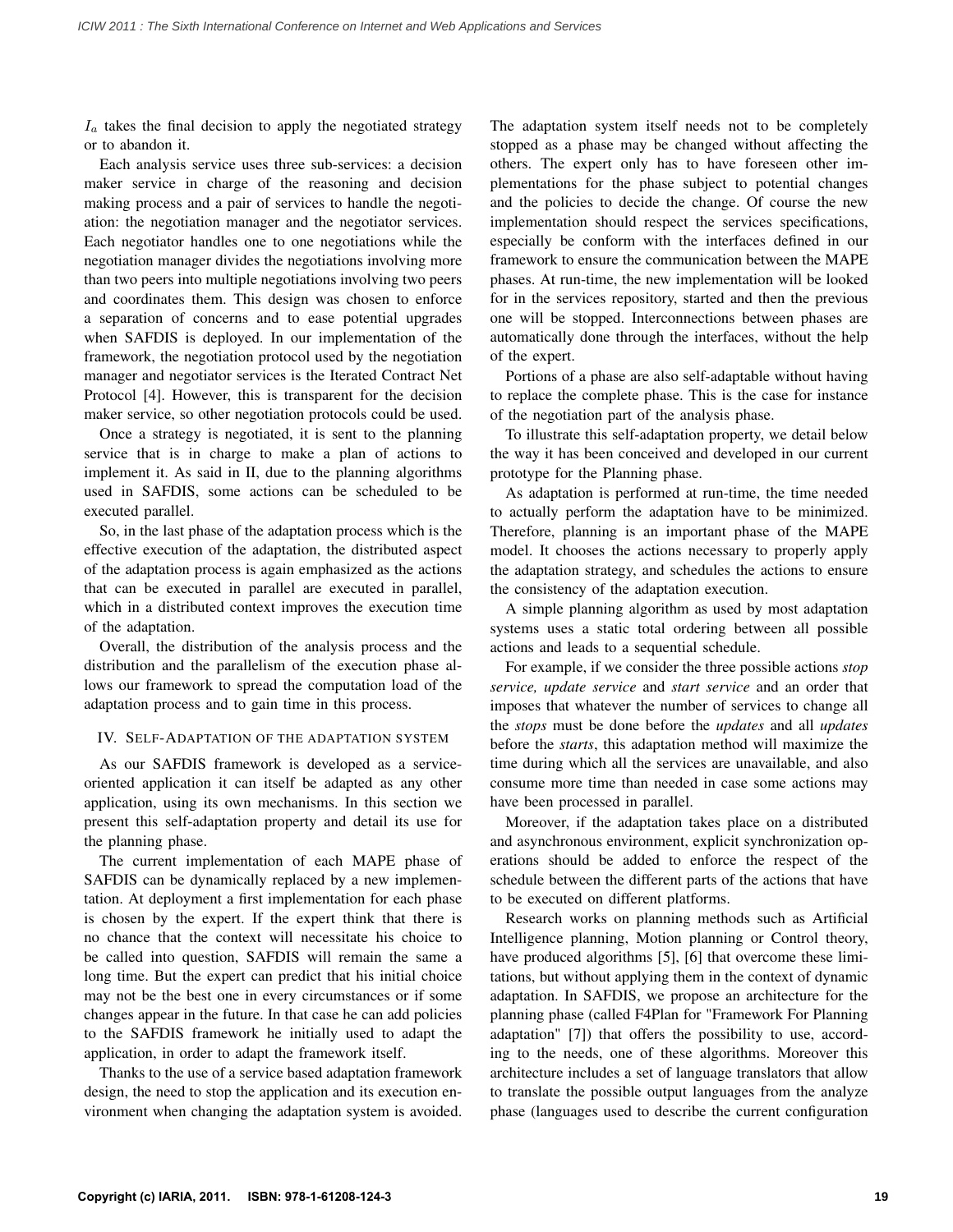of the application and the target configuration) into the different input languages used by the planning algorithms.

The self adaptation of the planning phase consists in choosing the most suitable planning algorithm according to policies defined by the expert of adaptation. These policies are based on some non-functional constraints defined by the system such as the system overload or the duration which may be acceptable in order to apply the strategy but they also take into account the strategies sent by the analysis phase. For example, if the strategy comes from a reasoning engine that is used to do local adaptations to solve local problems, such as the one we use to make reactive decisions based on event-conditions-actions rules, it is not necessary to use a planning algorithm that searches for a parallel schedule. Indeed, there will probably be relatively few actions to schedule and all of them should be executed on the local node. In that case the simplest planning algorithm is convenient, being able to plan the strategy as quickly as possible, thus minimizing the time spent in the planning phase.

At the opposite, if the strategy comes from a reasoning engine based on utility functions such as the we use to make proactive decisions to do wide adaptations impacting the distributed system, it is interesting to use a planning algorithm able to plan a strategy as efficiently as possible. This planning algorithm should take into account several constraints for example the potential asynchronism between actions and the amount of resources that will be used during the execution phase.

So, the modularity and the service based design of our SAFDIS framework allows a great flexibility in the conception of an adaptive system. We do not neglect of course the task of the adaptation expert who has to conceive the adaptation policies.

#### V. RELATED WORKS

Today research works on autonomic computing aim mainly to build autonomic components but very few works consider building autonomic services or autonomic servicebased applications. Among these works most of them as [8], [9] integrate the adaptation process into the components or services. Each element constitutes an autonomous element of the system and it doesn't interact with other elements to coordinate more complex adaptations. So, these solutions are not appropriate to manage wider adaptation spanning over multiple services constituting one or more applications. Meanwhile in [8], the authors add some predefined highlevel adaptation components to be able to adapt a set of elements constituting an application. But this possibility is restricted to some specific cases for example to resource management or application deployment.

Other works as in [10], [11] separate the behavior of the components or services from the adaptation process. In [10] the generic framework called Dynaco needs to be specialized and is specific for each application, so several instances of the Dynaco framework are needed to adapt multiple applications.

Among these solutions, very few manage distributed systems and are themselves distributed. Based on Dynaco, [12] proposes some coordination patterns to cope with the distribution and decentralization of the adaptation system. However, to our knowledge these solutions are not able to manage heterogeneous applications.

#### VI. CONCLUSION

Nowadays, software developments should consider the issue of their adaptation when confronted with the dynamism of execution environments. However current solutions for adaptation are most often ad hoc and in consequence are not satisfying as long term solutions.

With our framework, which targets service-based applications, we propose to externalize the adaptation process into a distinct and distributed application. This new application is able to interact with various heterogeneous applications, services and execution platforms to adapt them. Moreover, as a distinct application it is able to adapt itself. In this paper, we have described some characteristics and advantages of our SAFDIS framework to ease the design of adaptation systems for service-based distributed applications. Some relevant parts of our implementation have also been presented.

Our framework provides a set of interfaces useful to build an adaptation system including some optional functionalities, such as a negotiator service which is used to negotiate the adaptation decisions when SAFDIS is distributed on several nodes. It is the role of an expert designer who knows his application and the execution environment to specialize our framework and to choose whether to use those optional functionalities. Moreover, our implementation is built as a Service-Based Application in order to take advantage of the service-oriented approach. For example, the dynamic binding between services eases the replacement of services when updating some part of the adaptation system. We also integrate some self-adaptation capabilities in our adaptation system and use them to select the planning algorithm.

The SAFDIS framework has been experimented to adapt test applications such as video streaming and multi-support video conferences applications. The planning phase has been used for the adaptation of an home-automation application [7], showing significant improvement compared to the initial version of the adaptation system. We are currently working on the design of the adaptation system for a large and very dynamic firemen assistance application.